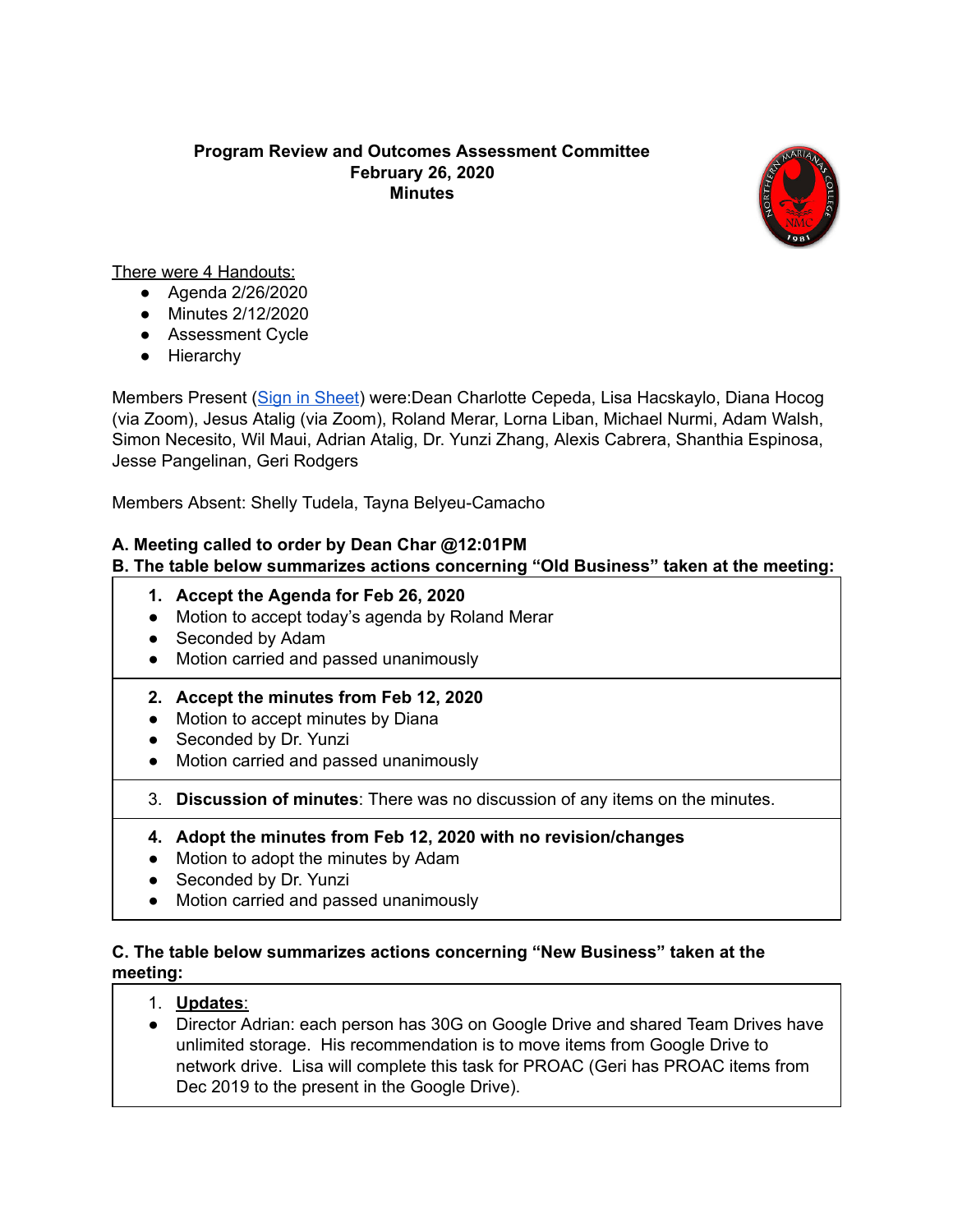- Lisa and Jesse from Academic Council: There is a name change for the Academic Council Form 1 to be referred to as the Course Assessment Form (CAF).
- Dean Char: The PROAC Form 1 is now called the Program Assessment Form (PAF)
- Dr. Yunzi: Faculty Senate approved the minimum length of a 2 year term for Faculty Senate appointments to PROAC.
- **2. 3-year Cycle:** Lisa briefed the committee on the 3-year cycle of program review.
- **●** There are 2 different assessments. One is the program-level assessment which is done every year (via the Program Assessment Form (formerly called the Form 1). There is also the program review, with each program going through the review every 3 years and completed using the self-study report (also known as the Form 2).
- Going forward, Dean Char stated that PROAC members need to see samples of the self-study form and how to reach out to programs.
- Adam recommended that a new agenda item for the next PROAC meeting is to vote to change the name of the Self-Study Report so that it has a purposeful name.
- Lisa clarified that the group composition for the 3-year cycle is on-going, and that she and Dean Char are still working on how to group programs.
- 3. **Hierarchy:** The hierarchy (based on the organizational chart) was presented so that the committee could see how programs would be laid out in Taskstream. There was a question where OSAL and PLA were on the spreadsheet by Alexis. They were listed; the word "office" was not part of the title for the Office of Student Activities and Leadership.
- 4. **Discussion:** There was a discussion about SLOs, PLOs, and AUOs.
- Wil asked who selects SLOs. Lisa responded that Academic Council (AC) allows departments to select these objectives.
- There was clarification by Dean Char about the 3 ways of assessments: SLOs through course assessment via AC, then PLOs assessed by PROAC, and GELOs by Gen Ed Committee. There is a need to streamline the assessment cycle. (There was an announcement that there will be a meeting on March 13 held by AC for PROAC, AC, and Ged Ed to discuss aligning the assessment cycle.) The GELOs should drive the assessment cycle.
- There was a question about SLOs for IT, which went into discussion about GELOs, particularly critical thinking. It was clarified that IT would not be assessed by AC.
- Director Roland asked what objectives PROAC will be evaluating. He reasoned that If it is not about SLOs, then why is PROAC discussing it? PROAC should just be about AUOs. Wil responded that PROAC cannot totally ignore the discussion of SLOs. Dean Char asked that this discussion be tabled due to time constraints. The motion was made by Diana and seconded by Adam, with the motion carried and members voting unanimously to table this for the next meeting.

D. **Announcements:** There are 3 upcoming meetings: